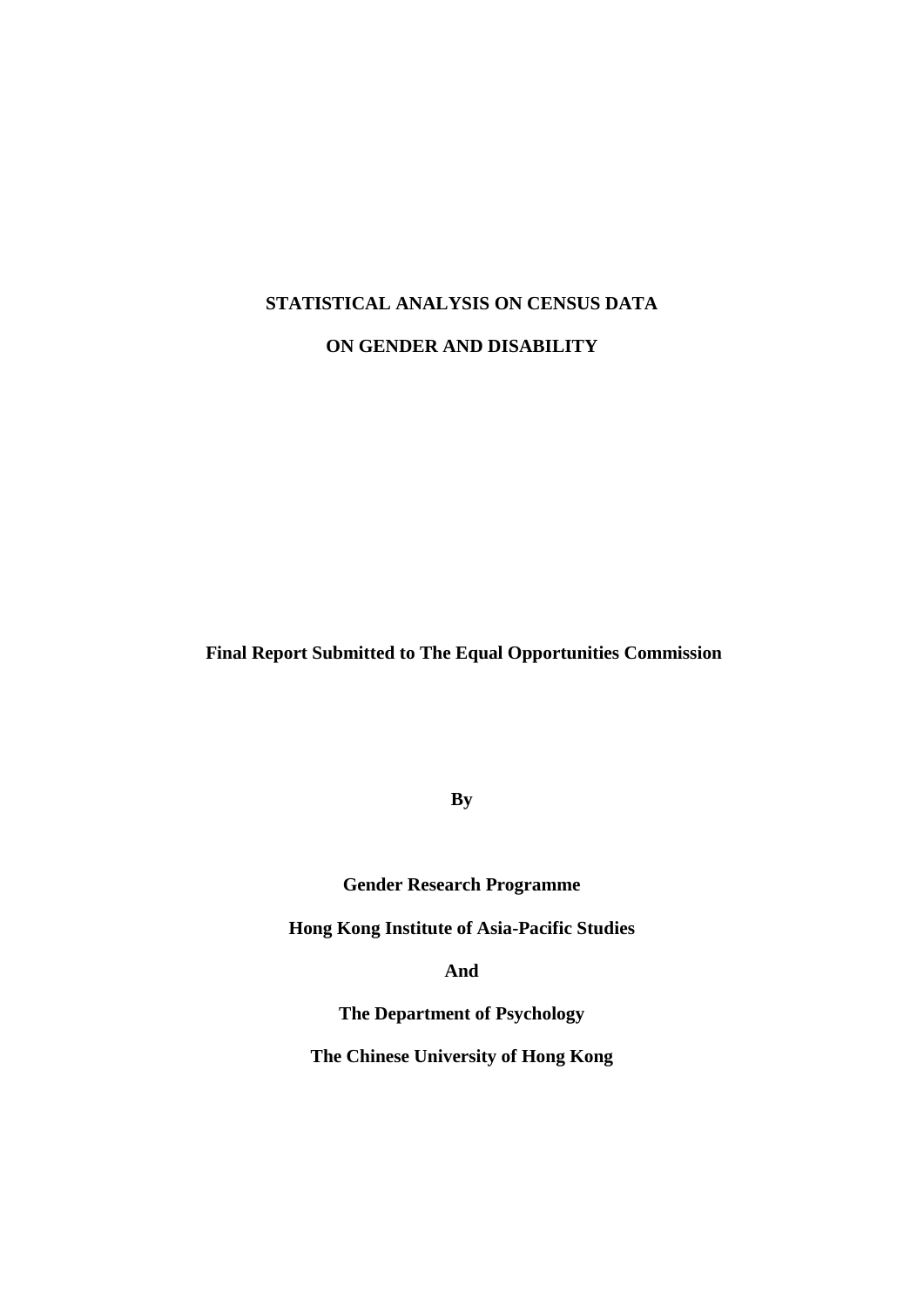# **Statistical Analysis of Census Data on Gender and Disability Executive Summary**

## **Background**

- 1.1 The Equal Opportunities Commission in 1997 commissioned the Gender Research Programme of the Hong Kong Institute of Asia-Pacific Studies (HKIAPS) and the Department of Psychology, the Chinese University of Hong Kong, to conduct a study on the statistical analysis of Census data relating to gender and disability.
- 1.2 The overall objectives of the study are:
	- (1) To analyse the Census and by-Census data, the Hong Kong Annual Digest of Statistics and other relevant available objective statistics published in government reports, public document or academic journals and books on relevant indicators in relation to gender and disability in Hong Kong.
	- (2) To establish the trends in equal opportunities in relation to gender and disability in Hong Kong.
	- (3) To develop a set of core objective indicators which will be useful for the collection of longitudinal data in the future to document and reflect the trends in equal opportunities on the basis of gender and disabilities.

# **Methodology**

2.1 This study includes a collection of tabulated data relating to gender and disability in Hong Kong. The primary sources of data and statistics are from the full set of the Census data in 1981, 1986, 1991 and 1996 as well as from the information reported in the Hong Kong Annual Digest of Statistics and General Household Survey published by the Census and Statistical Department. Supplementary sources include such as the annual and special reports of various related government departments, public documents or reports by relevant nongovernment organisations as well as reports published in academic journals and by the United Nations.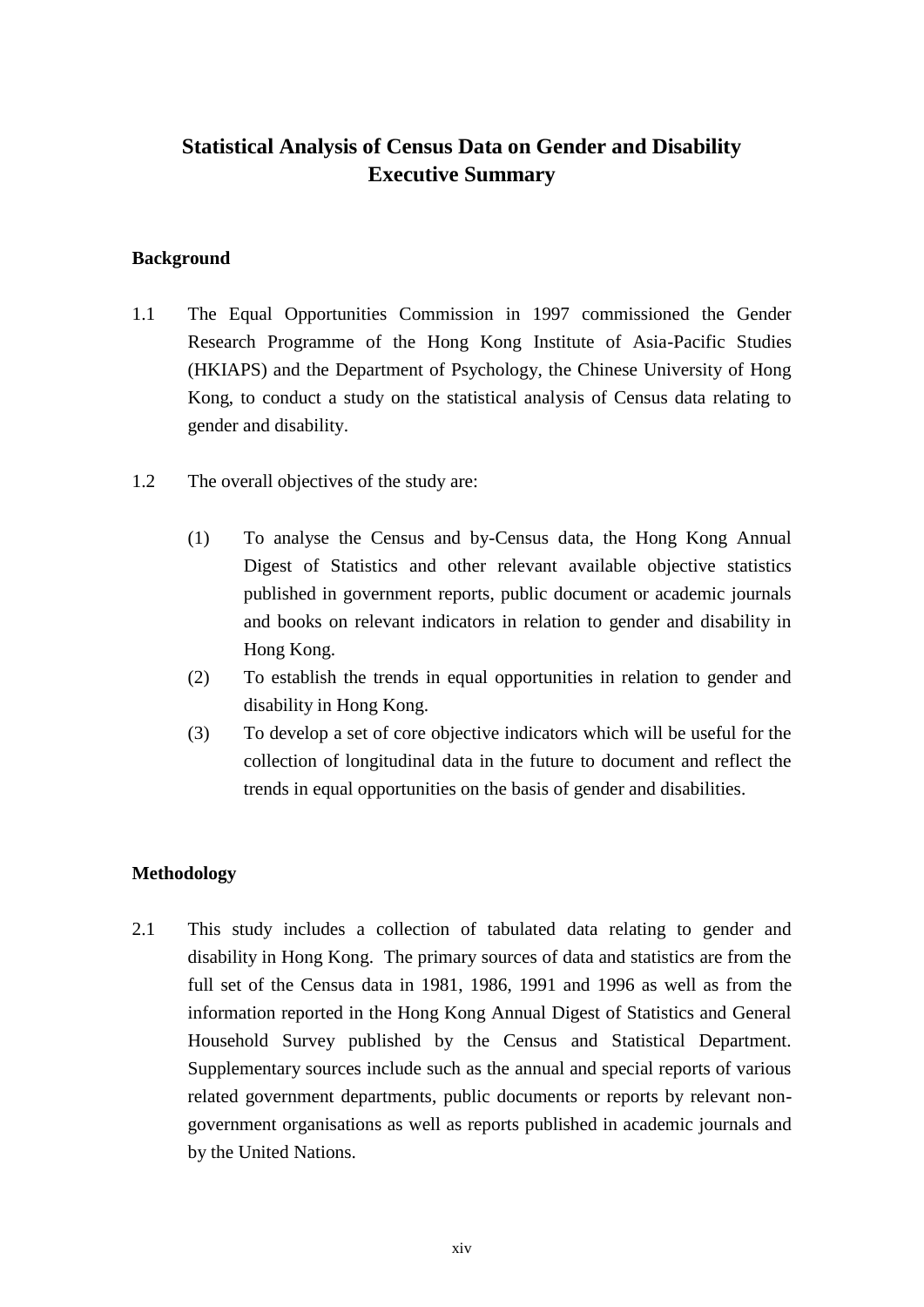- 2.2 Statistics on Gender Equality Indicators are collected from 1981 to the present years and include the following content areas: Population and demographics, marriage and family, education, work and employment, welfare and health, crime and punishment, civic and political participation. A Gender Equality Index (GEI) is computed based on selected core indicators of the above content areas.
- 2.3 Statistics on Disability Equality Indicators include the estimated prevalence rates, expenditure and supply of rehabilitation services, number of individuals enrolling in various rehabilitation services, rates for successful selective job placements, estimated median income and appointment to the Civil Services. Core indicators similar to the GEI are used to compile the Disability Equality Index (DEI) from the 1981 Census data to reflect the relative position of persons with a disability to those without a disability. Analyses are also performed to determine how men and women with a disability differed from each other in literacy rate, educational attainment, labour force participation and income.

## **Findings of the Study – Gender Statistics**

#### **3. Population and Demographics**

- 3.1 Gender-related statistics on demographic indicators include: gender and age composition of the population, number of births and deaths as well as life expectancy.
- 3.2 The overall sex ratio of Hong Kong has become more balanced. In general, men have outnumbered women in all age groups except those at or above 65 years old. In recent years, there have been slightly more women than men for those aged 20-39 years old.
- 3.3 The total fertility rate, defined as the average number of children that would be born alive to a woman during her life time, has stabilised at around 1.2 live birth per woman. However, the general fertility rate, defined as the annual number of live births to the mid-year population of women aged 15-49, has dropped remarkably from 65.2 in 1981 to 36.8 in 1996.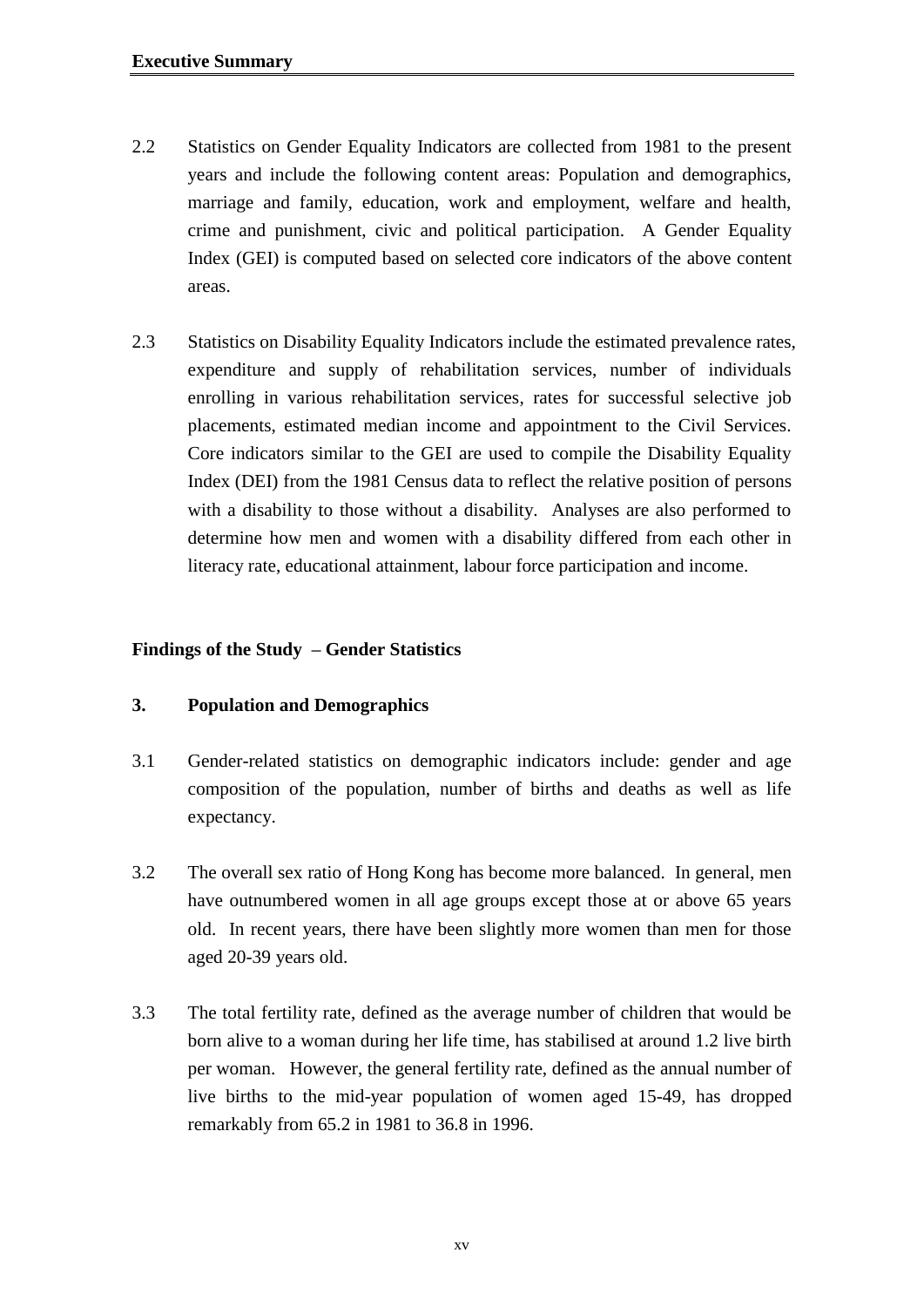- 3.4 The expectation of life at birth for both men and women has increased from 78.5 to 81.8 during 1981 to 1996. Women have a higher life expectancy than men, but the gender difference has been slightly narrowed during the last 15 years.
- 3.5 Male mortality rate has generally been higher than female mortality rate at each age group, but the gender gap has also narrowed over times. However, men's mortality rate is still significantly higher than those of women among older age groups.

## **4. Marriage and Family**

- 4.1 Gender-related statistics on this area include marital condition of the population, the size and structure of the family and the pattern and trends in marriage and divorce in Hong Kong.
- 4.2 Several major changes in Hong Kong's households are noted. The average number of persons per household has dropped from 4.2 in 1976 to 3.4 in 1996, and the percentages of households with 4 or less members have also increased from 56.98% to 78.26% in this period. There is also a trend toward small nuclear family, with an increase from 54.4% to 63.6% in the percentages of domestic households consisting of one unextended nuclear family and a decrease of 13.6% to 9.9% of domestic households consisting of one vertically extended nuclear family.
- 4.3 From 1981 to 1996, with the growing up of the baby-boom cohort, for those who are 15 or over, the percentages of never married individuals have declined while the percentages of being married have increased. However, the percentages of divorced and separated persons have also increased.
- 4.4 A detailed examination of the marital behaviour of the population shows that the marriage rates, defined as the number of marriages per 1,000 people, have gone down for both men and women. The proportions of never-married men and women have also increased among those aged 20-44, with the increase being more marked among women than men. Both genders are also delaying their marriages, resulting in an increase in the population's median age at first marriage.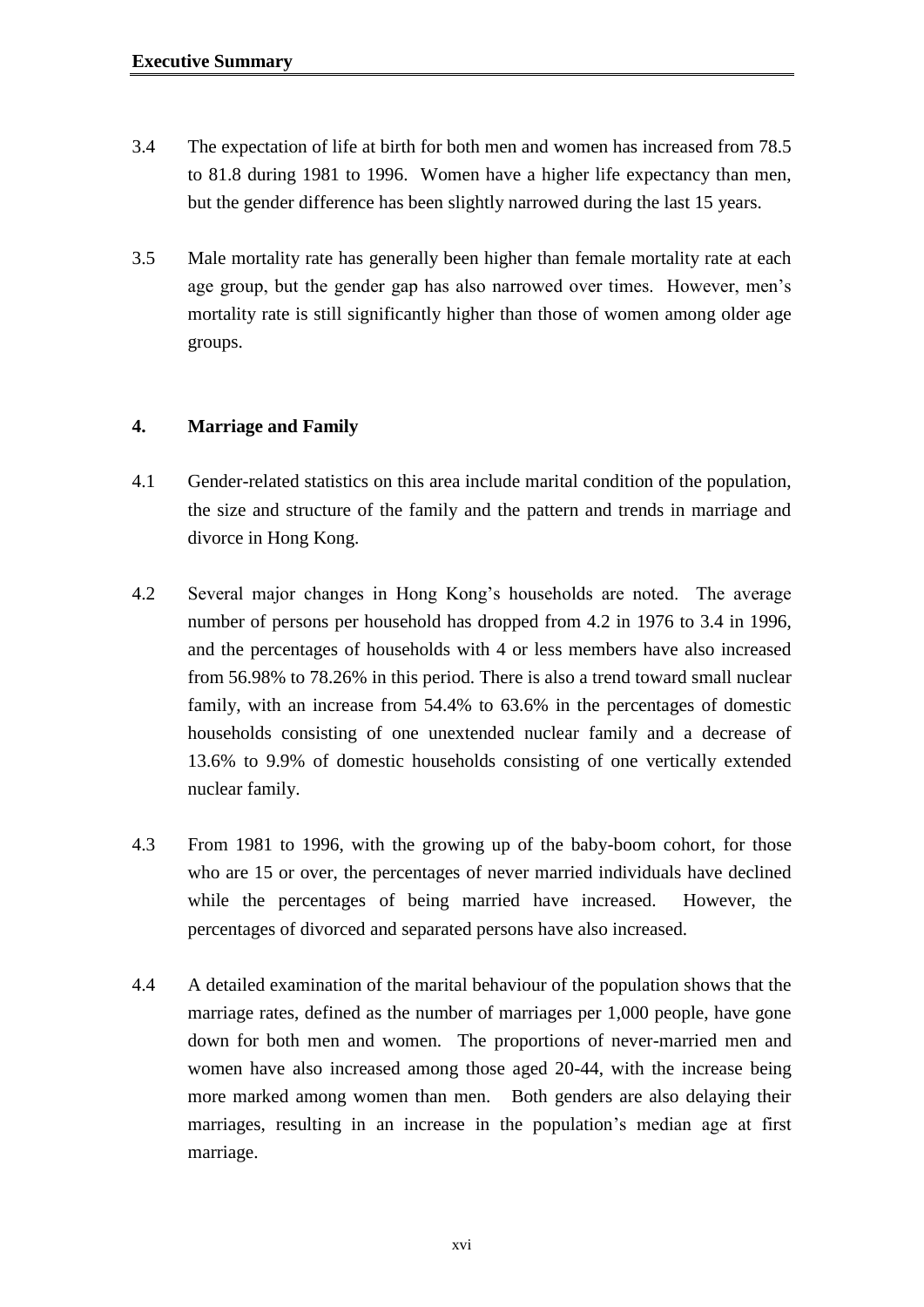4.5 The divorce cases and divorce rates have risen rapidly in the last two decades. The number of petition cases has since increased about 5 times to 12,834 in 1996, and the total number of divorce decrees also shows similar increases. The crude divorce rate, defined as the total number of divorce decrees granted for 1,000 populations, has increased from .41 in 1980 to 1.5 in 1996.

# **5. Education**

- 5.1 This section reports on the distribution of educational opportunity between the two genders, including educational access, participation, outcome and its impact on life chances.
- 5.2 There is no gender difference in the attendance rates at the primary school level, but more girls than boys attend secondary school and matriculation courses. Men's advantage in their access to tertiary and adult and continuing education has been slowly disappearing, with the attendance rates being quite similar for both genders in recent years.
- 5.3 There are generally equal resources and common curriculum for both genders at the basic nine years of education. At the post-graduation level, women have dominated the enrolment in sub-degree programmes and teacher and nursing training courses. Unequal educational participation also occurs at the universities. Women tend to concentrate in the arts, business and social science faculties in the comprehensive and liberal arts universities, while men concentrate in the science, engineering and medical faculties in the science and technology universities.
- 5.4 The overall educational attainment of the population has increased rapidly over the years from 1981 to 1996, particularly in upper secondary and university degree education. Obvious gender differences are noted. Women have caught up and overtook men in their secondary educational attainment since late 1980s, but continue to lag behind men in higher educational attainment.
- 5.5 Education for women has a less favourable effect on their life chance, as compared to men. Despite both genders have the same educational attainment, women generally earn less than men. For young working adults aged 15-26,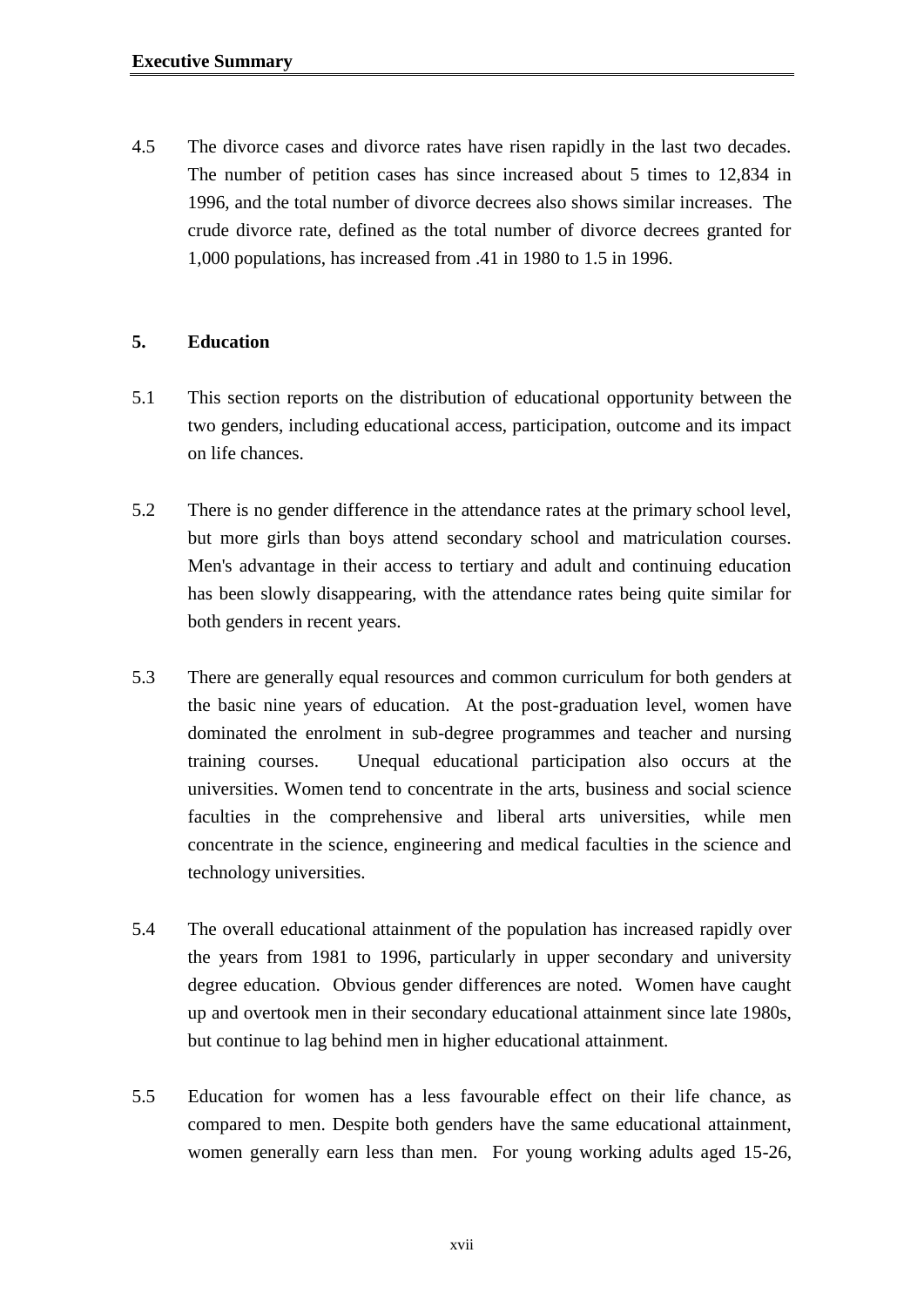gender differentials in earnings have decreased for those with post-secondary education, but increased for those with only primary or below primary education. The rates of education return for this young age group were lower for women than for men in the four Census years.

5.6 The percentages of education expenditure to total government expenditure have maintained at around 17% in recent years. Gender segregation is also evident in the teaching professions, with female teachers outnumbering male teachers at the lower levels of education but a reverse pattern at the tertiary education level.

# **6. Work and Employment**

- 6.1 This section explores the status of women relative to men in the work and employment. The indicators include the level of labour force participation, the pattern of employment and unemployment, occupational segregation and pay differentials between the two genders.
- 6.2 The current overall female labour force participation rate of 48% is comparable to those in developed countries, but has not increased much since 1984. However, the social and demographic composition of the female labour force has undergone significant changes. In recent years, there is increasing number of young women aged 25-39, especially those with tertiary education, participating in the labour force. On the other hand, there has been a drop in labour force participation among older and less-educated women, probably due to the restructuring of industries in Hong Kong.
- 6.3 The pattern of female labour force participation has changed form the 'double peak' type to an 'early peak' type, which refers to women's substantial participation in the economy prior to their marriages and childbearing years but followed by a sharp decrease in later years. Married women particularly those with children are less likely to join the labour market, with their participation rates lower than the overall female participation rates in the four Census years.
- 6.4 The unemployment rates for men have been consistently higher than those for women, with their respective rates being 2.3 and 2.0 in 1997. Women still constitute a large proportion of unpaid family workers, but the absolute number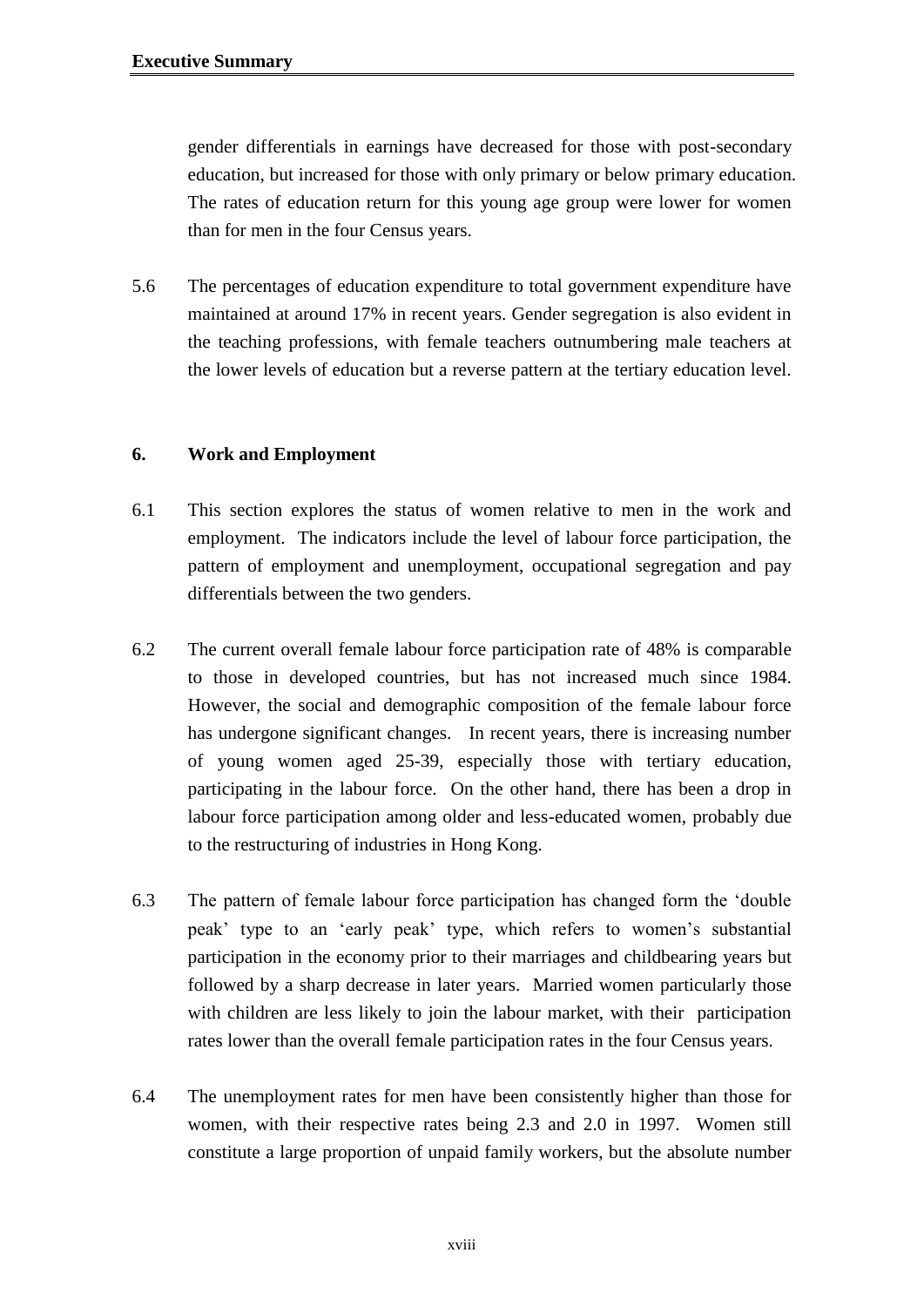and proportion of female employers and government civil servants has steadily increased. There has been a marked reduction of female workers in the manufacturing industry but significant increases in the service industry during the past 15 years. There is an increasing number of women working in the managerial and administrative, professional and associate professional occupations.

- 6.5 The sex segregation index in occupation tells the proportion of men or women that would have to change their occupations in order for the occupation distribution to be equal for the two genders. The value of indexes has changed slightly from 1976 to 1986, suggesting a slight increase in sex segregation and feminisation of certain occupations such as clerical and service jobs. However, the index values remain quite consistent between 1991 and 1996, indicating that the existing pattern of occupational sex segregation has not been changed.
- 6.6 The income gap between men and women has narrowed over time, but women are still paid less than men in similar jobs with equivalent educational attainment. Currently, an average working woman earns only about 76% of an average working man from her main employment. The gender gap in income is smaller for workers under 30 and in white-collar occupations, and becomes greatest for those workers aged between 35-49, working in the elementary occupations, and working in the manufacturing and service industries.

#### **7. Welfare and Health**

- 7.1 This section summarises available statistics on welfare provision and health status, and includes the gender composition of welfare recipients and their activity status as well as an analyses of cause-specific mortality rates for both genders.
- 7.2 The elderly people are the major recipients of the welfare provision. However, an increasing number of single parent families also seeks welfare assistance from the government.
- 7.3 Overall, the gender ratio of welfare recipients is about equal but varies with different age groups. Male welfare recipients are generally younger than female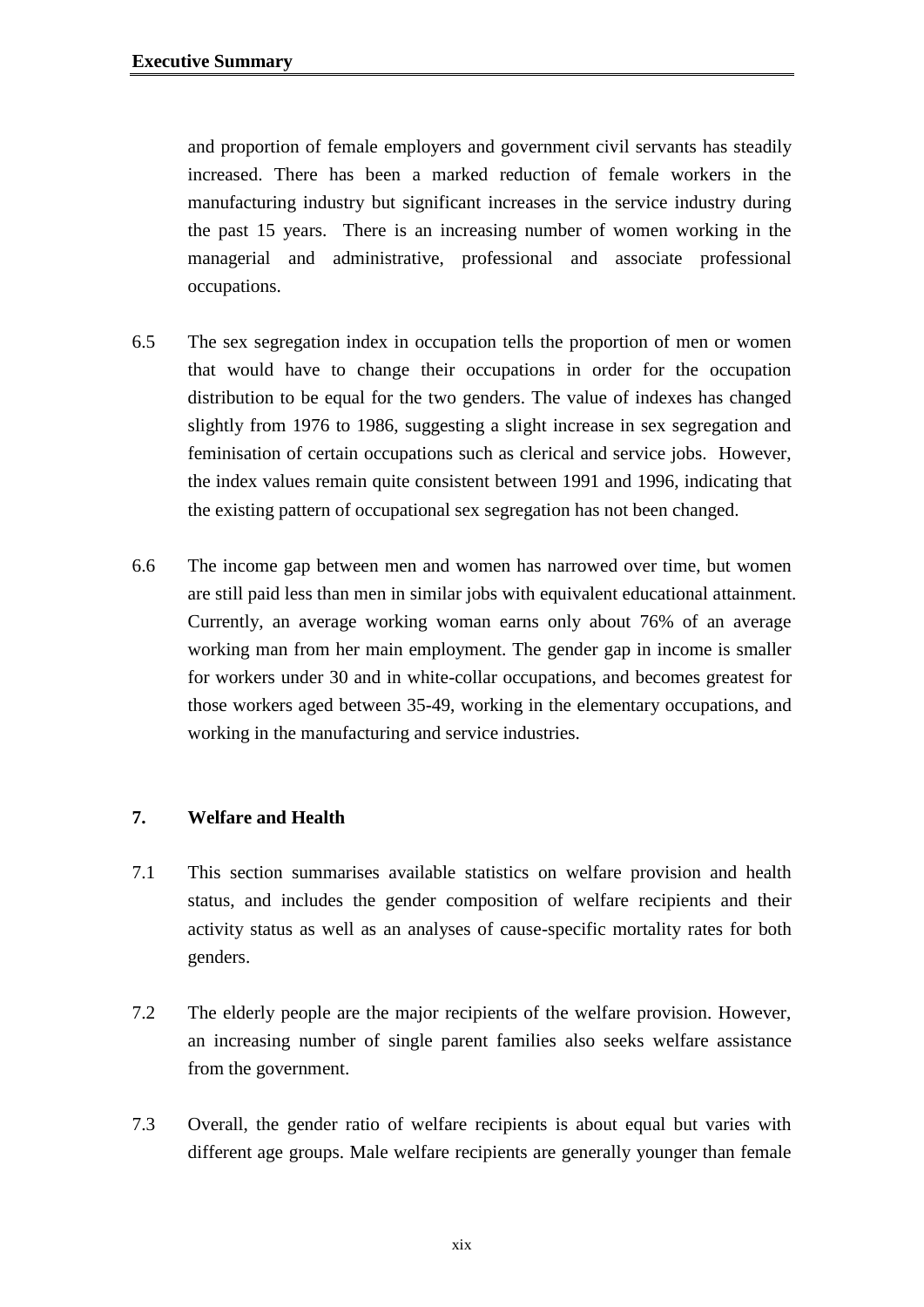welfare recipients. There is a trend that men who seek social security assistance are becoming younger, but the opposite trend is noted among women who have received similar welfare provision.

- 7.4 Men and women seek social security assistance for different reason. A majority of men receive welfare assistance for a disability or ill health, while women live on welfare assistance because they have to stay at home to look after young children or elderly and sick family members.
- 7.5 There have been significant decreases in government's payments to family and welfare programmes since mid-80's, while elderly and medical social services have received the largest share of welfare programme expenditure in recent years. It is noted that social changes may necessitate a periodic review of payments to various welfare programmes, particularly with the recent increases in the number of family problems.
- 7.6 Generally, men have slightly higher cause-specific mortality rates than women, with men having the highest mortality rates from neoplasms and women from diseases of the circulatory system.
- 7.7 Over the years, drug-related mortality rates have doubled, and men have always outnumbered women with the gender ratio of 4:1. The number of male drug addicts has been stabilised in recent years, but there has been significant increases of female drug addicts especially among the younger age groups.
- 7.8 The number of cases with HIV/AIDS has increased sharply since 1990, with men constituting over 90% of the infected cases. The number of women with HIV/AIDS has shown sharp increases in the last few years.
- 7.9 The number of deaths from suicides remained quite consistent over the years, and there are more men than women killing themselves, mainly by jumping from heights and hanging. However, there are more women than men seeking help from voluntary suicide hotline services.
- 7.10 There are more women than men working in the social welfare sectors and medical and health services, except at the treatment centres for drug addicts and dental laboratories.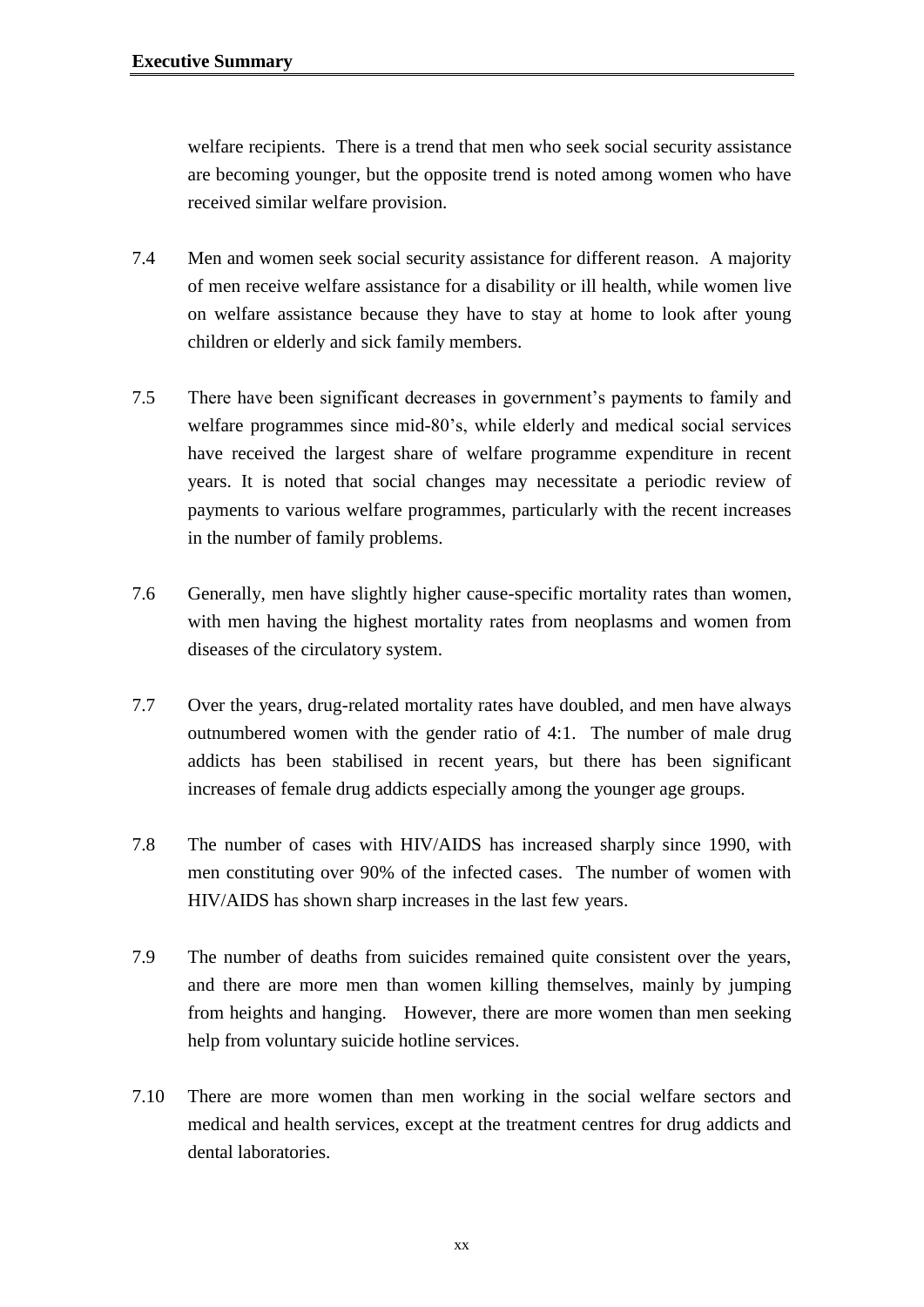#### **8. Crime and Punishment**

- 8.1 This part summarises available information on crime and the criminal justice system to reflect any gendered pattern and changes over time. It focuses on the gender composition of the incarceration population, inmate reception, drugrelated offenders, juvenile delinquents, success of aftercare services and offenders and victims of selected crimes.
- 8.2 Since 1980, female inmate population has increased more sharply than male inmate population. Despite the increases, male inmates still outnumber female inmates, who constitute only 10-16% of the total incarceration population.
- 8.3 There are significant changes in the gender composition of inmate reception to different penal institutions, especially among those under 21 years old. There are increases in the proportion of female inmate reception in the prisons and drug addiction training centres in recent years, particularly for those under 21, as compared to the predominance of the reception of male prisoners in the 1980's. However, the proportion of female inmate reception in the treatment centres for those under 21 has shown a decreasing trend. In 1996, 80% of the female inmates served sentences of less than 12 months, while 65% of the male inmates served the same sentences. But, only about 1% of the female inmates served in long sentence terms that last for more than 3 years while about 8% of the male inmates did.
- 8.4 According to the police reports, the number of reported cases for rape was around 66-87 from 1980 to 1987, increased to over 100 cases in 1995, and then declined to 74 in 1997. The detection rates of rape cases have shown steady improvement over the years, with the average detection rate being 63.5% from 1980 to 1997. The number of persons arrested for rape was very low in the early part of 80's, but showed sharp increases since 1988. The number has been maintained in the recent years except 1996.
- 8.5 Among the violent crime against person, the largest number of reported cases has been for indecent assault, which has also shown an increasing trend over the years. The detection rates for indecent assault have been quite consistent throughout the period, with an average of 66.1%. The number of persons arrested for this offence also increases steadily.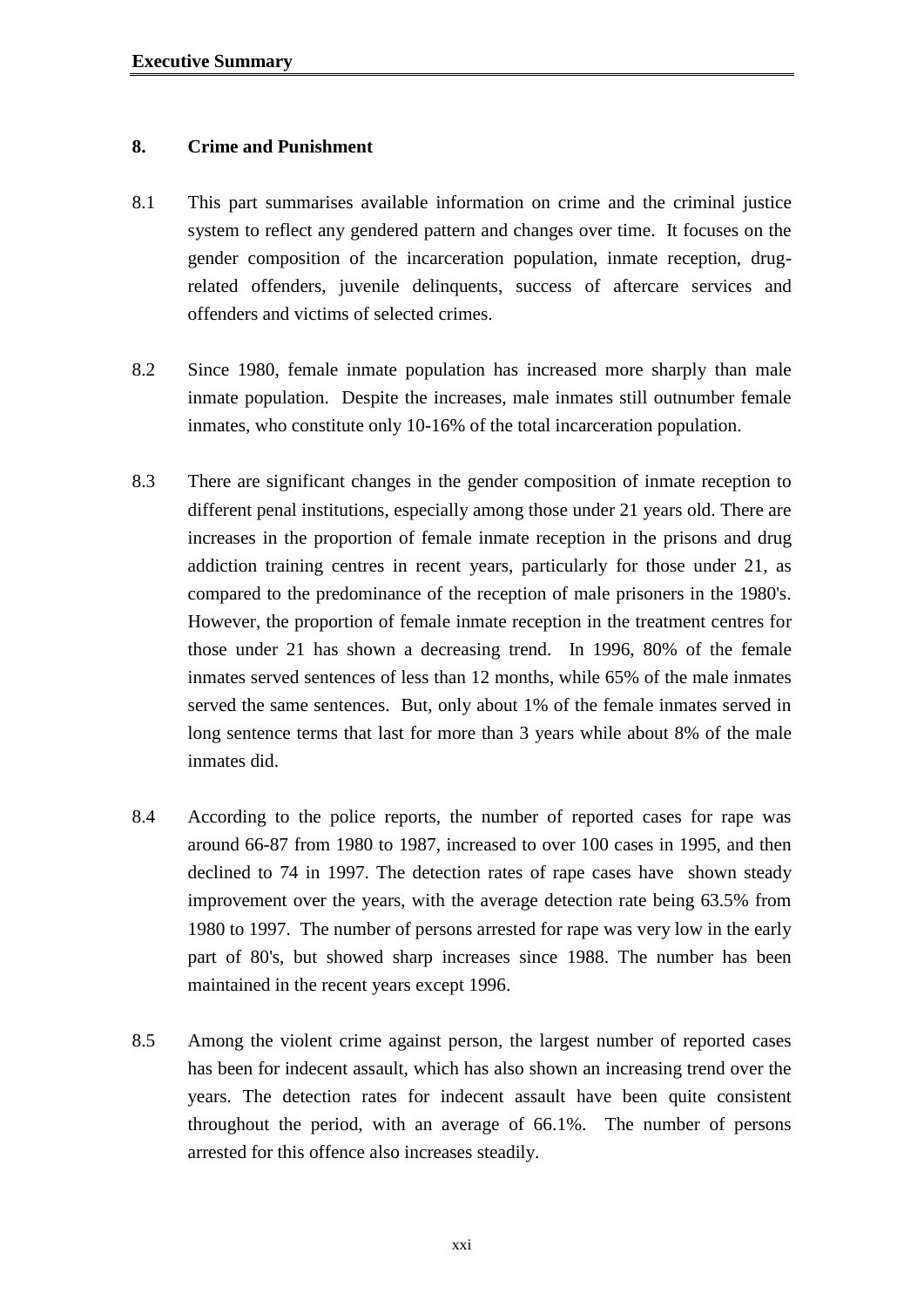- 8.6 Except for unlawful sexual intercourse with a minor and keeping vice establishments, the other forms of sexual offences, which include procuration or abduction of female (e.g., living on earnings of prostitution), unnatural offences and other offences against public morality have shown a decreasing trend in recent years. The reporting of offences involving keeping vice establishments has declined from 1986 to 1993, but risen sharply in subsequent years. The detection rates for sexual offences have been quite high, averaging to over 85% in the last two decades, and the number of persons arrested for these offences has been on par with the number of reported cases.
- 8.7 For other gender-related crimes, the reported cases and the number of persons arrested in relation to operating unlicensed massage establishment have decreased significantly since 1980. Similar figures regarding soliciting or loitering for the purpose of prostitution have been quite erratic in the last two decades, but increased sharply for offences involving objectionable publications and pornographic literature.
- 8.8 Compared to 1980, the number of men arrested for major drug offences has doubled while the arrests for women have increased by 3.5 times in 1997. A majority of the female drug offenders are under 21 years old.
- 8.9 Except for those aged 51 and over, there have been steady increases of the number of female drug addicts across all age groups over the last two decades. Similar to male drug addicts, there have been alarming increases in the number of young female drug addicts aged under 20, who now constitute about 1/3 of all female drug addicts. In addition, the number of newly reported drug abusers has been greater for women than for men over the years. The mean ages of the new cases of drug abusers have decreased significantly, with women being always younger than men, but this gender gap has narrowed in the last few years.
- 8.10 The male to female arrest ratio for young offenders has declined from 6.0 in 1986 to 4.1 in 1997, suggesting that there have been overall increases in the arrest of female young offenders over the years.
- 8.11 Despite rapid increases in the number of female offenders and drug abusers in recent years, women only constitute about 10% of all the offenders who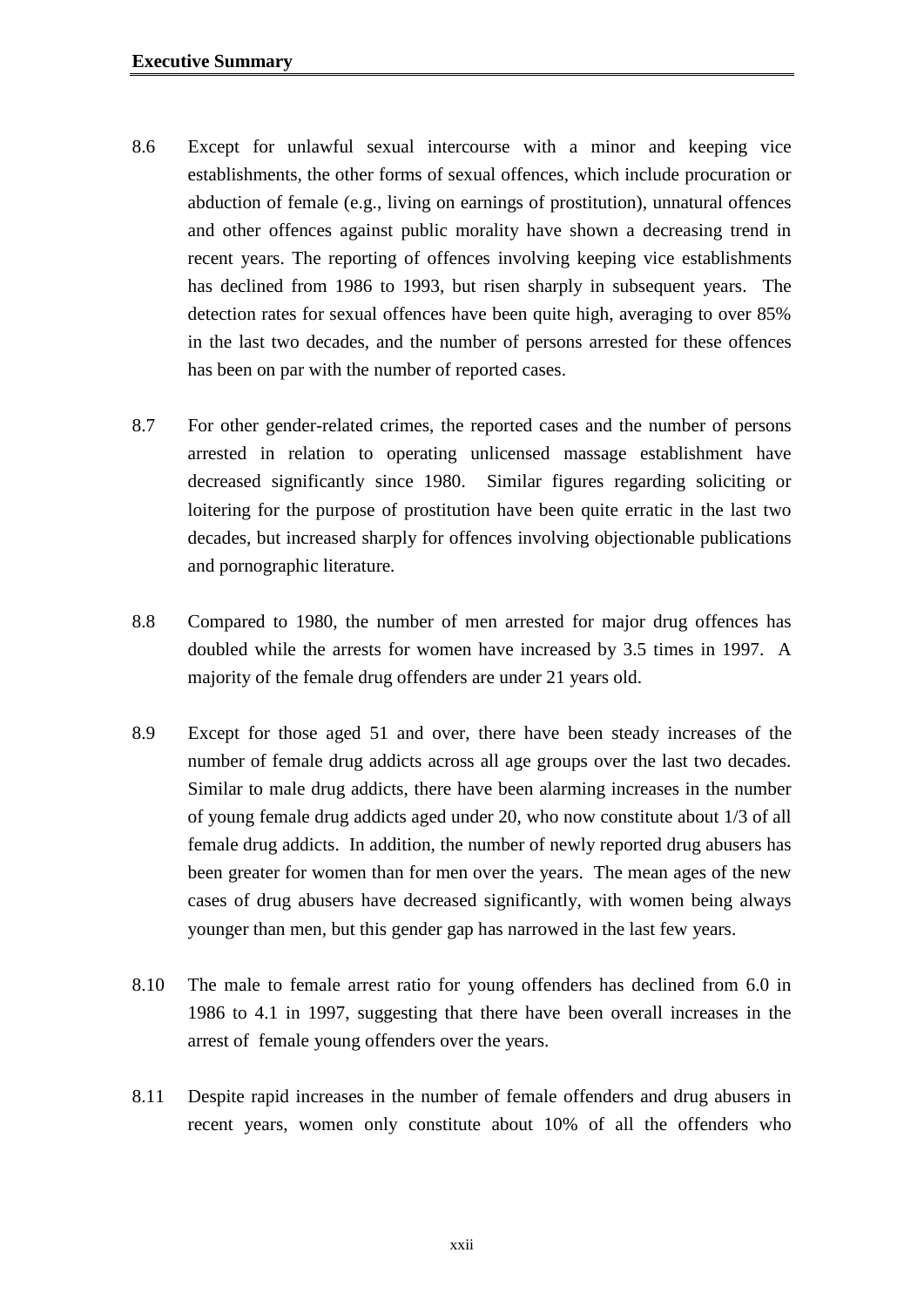participated in the aftercare programmes. In general, female offenders have higher success rates than their male counterparts in the aftercare programmes.

8.12 Victimisation reports show that the victimisation rates have been higher for women than for men in all personal crimes, pickpocketing, theft and snatching; while men have had higher victimisation rates than women for crimes of violence, assault and criminal intimidation. For crimes against women such as rape and indecent assault, victimisation rates have increased gradually since 1981. Young male and female adolescents aged between 12-19 are now most vulnerable to personal crimes.

## **9. Civic and Political Participation**

- 9.1 This part examines the gender differences and trends over time in civic political participation including public office appointment, participation in election, voting turnout and union participation.
- 9.2 The percentages of women in government directorate posts have increased sharply from 4.9% in 1981 to 19.2% in 1998. Feminisation of senior government officials in the administrative officer rank is evident, with women outnumbering men since 1997. However, women have a low representation in the Judiciary.
- 9.3 Similar to other countries, there has been an under-representation of women at all levels of the political system. Currently (1998), there are 4 (26.7%) female councillors in the Executive Council, 10 (16.7%) in the Legislative Council, 13 (13%) in Municipal Councils, and 49 (10.5%) in the District Boards.
- 9.4 The number of female candidates in the District Boards and Municipal Council elections has increased over time and the female candidacy rate shows an upward trend. Female electability rate, defined as the number of female elected to the total number of candidates, has shown gradual increases over the years. However, the chance of women being elected has not changed much and is still lower than that of the male in these two tiers of political system. In the Legislative Council elections, both female candidacy and female electability rates have also shown gradual increases. As compared to male, female still have a much lower probability of being elected in the Legislative Council elections.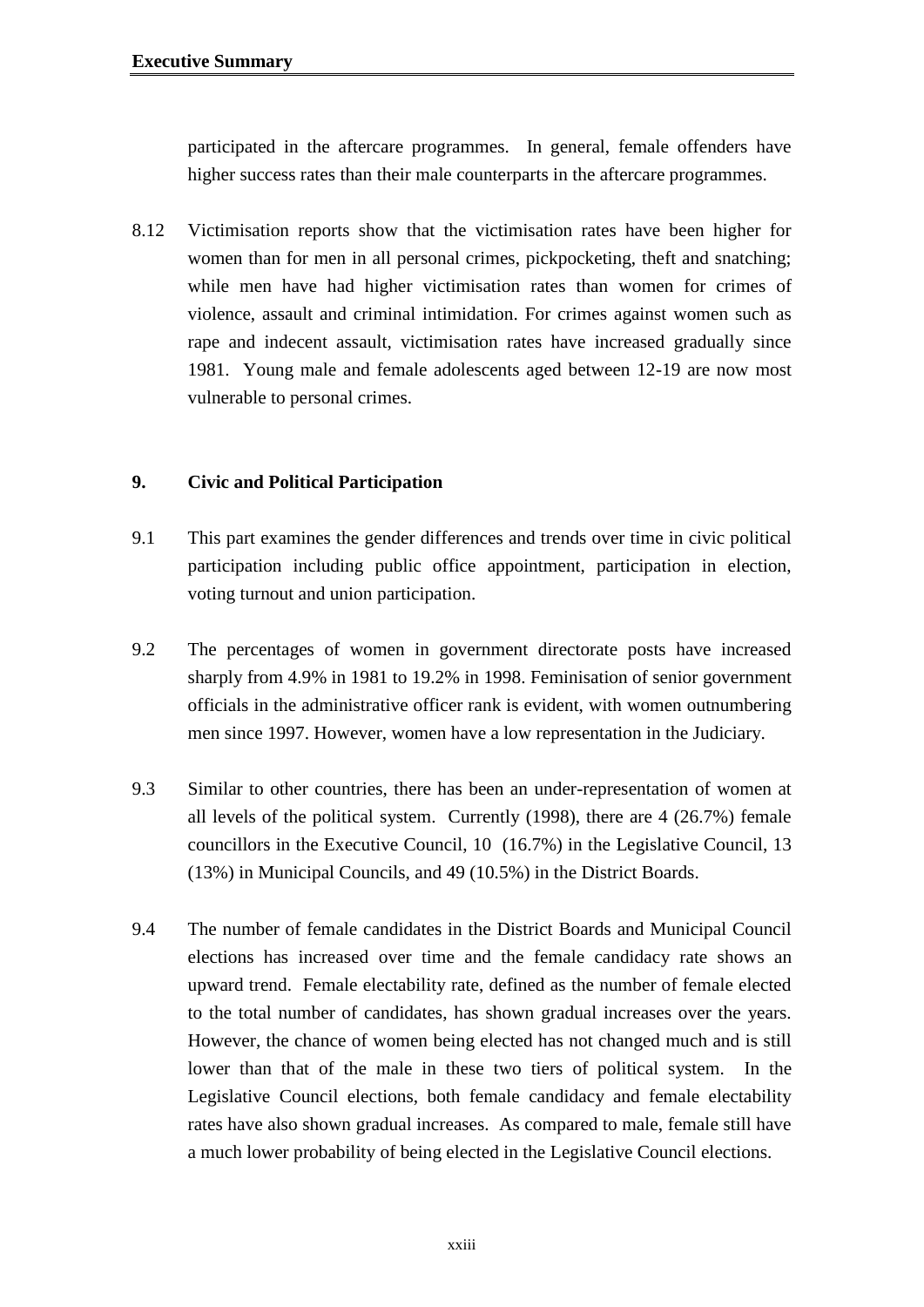- 9.5 Currently (1998), there are slightly less women than men registered as voters (47.75% vs. 52.25%). In general, there are no gender differences in the voting turnout at the three levels of political system in the recent elections. There have been slightly higher voting turnout rates for female voters than male voters among the younger age groups.
- 9.6 The total number of female members in the trade unions has almost doubled between 1980 and 1993. The percentages of females in the unions have also increased from 23.22% in 1980 to 31.63% in 1993.

## **10. Gender Equality Indexes**

- 10.1 This part provides an overall picture and trend of gender equality development by using the full set of Census and by-Census data of 1981, 1986, 1991 and 1996. Two major indexes, i.e., the Gender Equality Index (GEI) and the Gender Development Index (GDI) are computed with indicators from various domains, using the values for 1981 as the baseline.
- 10.2 The Gender Equality Index (GEI) consists of the education, economic and household welfare gender equality summary indexes.
- 10.3 The education gender equality index is composed of indicators on literacy rate and enrolment in tertiary education. Gender equality in literacy has increased steadily over the years, whereas gender equality in full-time tertiary education has increased very rapidly from 1981 to 1991 but has slowed down in the recent decade. The gender equality index on education has been increasing over the years from the base value of 100 in 1981 to 122.5 in 1996, indicating that women's educational achievement has improved, but is still trailing behind men.
- 10.4 The revised economic gender equality index is composed of indicators on income, labour force participation rates and engagement in managerial occupations. Although women's earnings have since increased to 76% of men's earnings in 1996, gender inequality against women in income is still significant. The ratio of women-to-men labour force participation rate has increased only slightly from .59 in 1981 to .63 in 1996. Of those who are employed, women do not fare as well as men in engaging in the prestigious managerial occupations.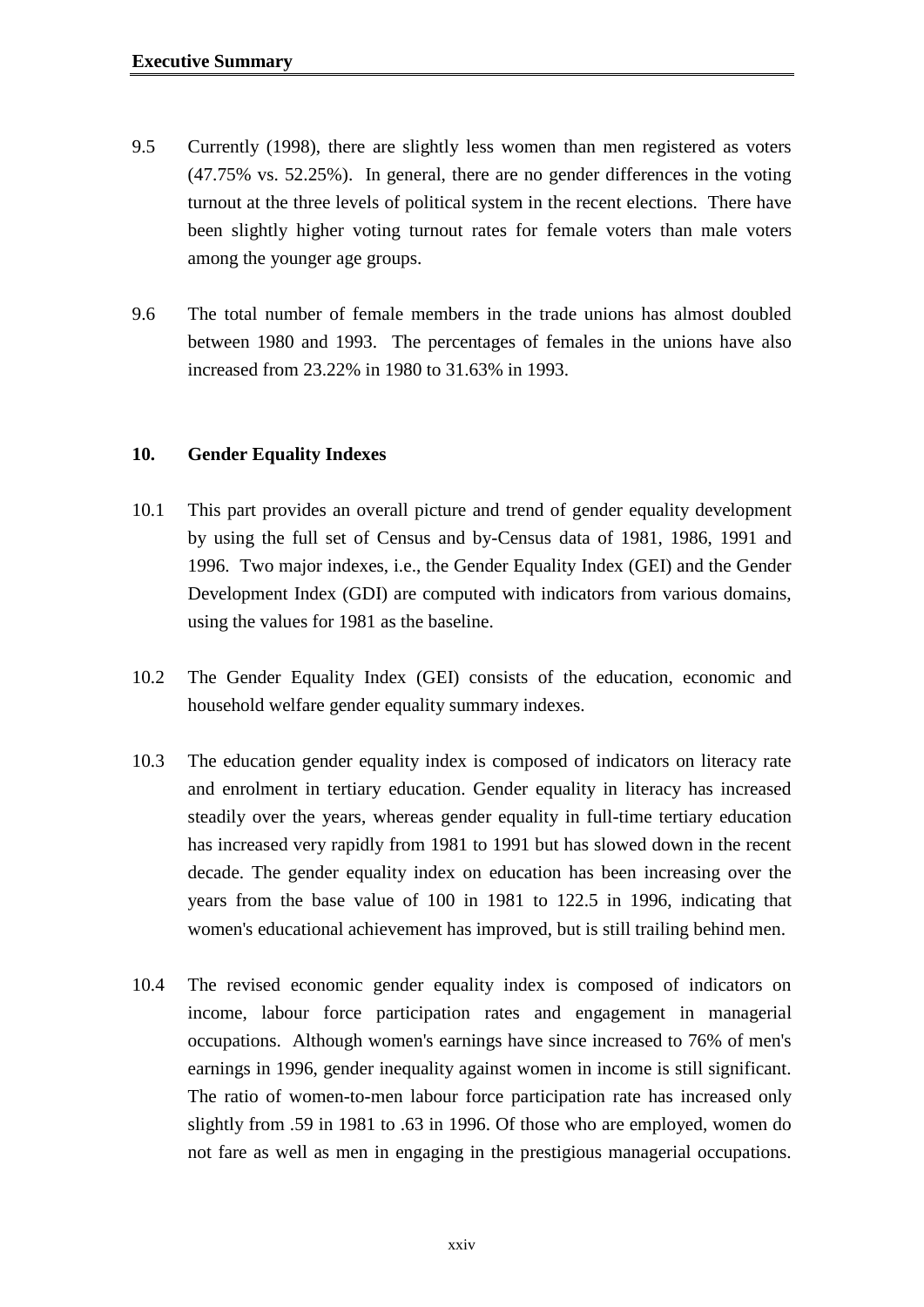While the ratio of proportion of women-to-men in the managerial occupations has increased over the years, the value is still less than half, i.e., .46. The revised economic gender equality index has increased steadily for about 8 points in every 5 years from the base value of 100 in 1981 to 123.6 in 1996.

- 10.5 The household welfare gender equality index includes 7 indicators on the number of male vs. female-headed households, total household income, percentages of household above poverty line, household size, average household income per household member, number of working household members and proportion of income remained after rent payment.
- 10.6 The ratio of female- to male-headed households has increased slightly from .35 to .37 between 1981 and 1996, suggesting significant gender inequality against women in holding a position that commands respect from the family members. The ratio of female- to male-headed household size, however, indicates that there is no difference in the size of the households headed by either gender. The ratio of female- to male-headed median household income has also increased slightly from .82 to .86 in the period, suggesting that the gender inequality in the household income is less than the gender differential in individual income (.76). While the percentages of female-headed household above the poverty line have increased to 74.1% in 1996, they are still lower than similar percentages of 81.8% for male-headed household. After rent payment, female-headed households have higher disposable income than male-headed households in the recent two Census years. The overall household welfare gender equality index has increased from the base value of 100 in 1981 to 121 in 1996.
- 10.7 The Gender Development Index (GDI) similar to that reported by the United Nations in 1995 is also computed for the four Census years as an alternate measure of gender equality. The GDI consists of three summary indexes: Life expectancy, education and income; all of them have shown improvement over the years. Currently, gender equity is most evident in life expectancy, followed by income and education. The GDI has increased from a value of .79 in 1981 to .87 in 1996. Despite the fact that the gender gap in the achievement of men and women has narrowed in Hong Kong in the last two decades, there is still gender inequality in various domains.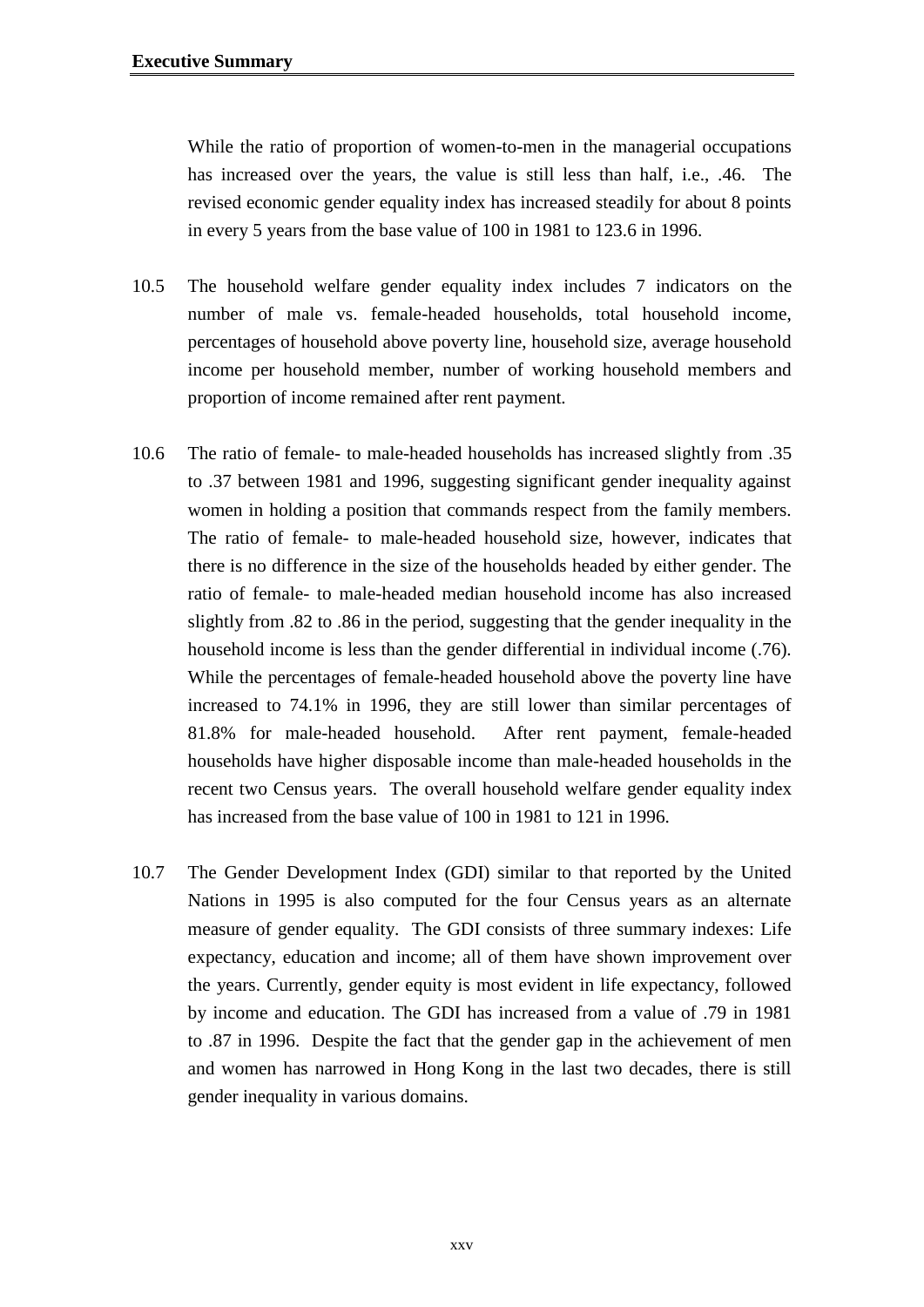# **Findings of the Study - Disability Statistics**

#### **11. Services Provision and Job Placement**

- 11.1 There is a paucity of available statistics on disability. Information on disability was only collected in the 1981 Census. This part examines the provision of various rehabilitation services, job placement and wages of people with a disability.
- 11.2 Prior to the new categorisation of disabilities in 1994, the disability rate was estimated to be about 400 to 470 per 10,000. After the introduction of the new classification scheme, the disability prevalence rate is estimated about 560-580 per 10,000 people. The most prevalent forms of disabilities are mental handicap, physical handicap and mental illness.
- 11.3 There has been a sevenfold increase in the recurrent expenditure for rehabilitation services from 1984 to 1996. In recent years, about 11% of those with a disability are provided with various rehabilitation services. Hospital beds for patients with mental illness, day activity centres, sheltered workshops, selected placement, and special schools for persons with mental handicap are the major types of rehabilitation services. The non-government organisations have assumed an increasing important role in service provision, taking up about 91% of these services in 1996/97.
- 11.4 The number of persons with a disability waiting to receive rehabilitation services has also increased. Hostels and sheltered workshops for adults with a disability have the longest waiting list since 1988/89, while the waiting list for day activity centres for adults with a disability has significantly shortened in recent years.
- 11.5 Over the years, the placement rates of the Selective Placement Division have been around 40-50%. Persons with hearing impairment or mental handicap have higher placement rates, as compared to those with a history of mental illness, physical handicap and visual impairment. A majority of those with job placement work as clerks, service workers, production workers and labourers.
- 11.6 There has been a fourfold increase in the number of persons with a disability employed by various government departments in the recent years. Over the last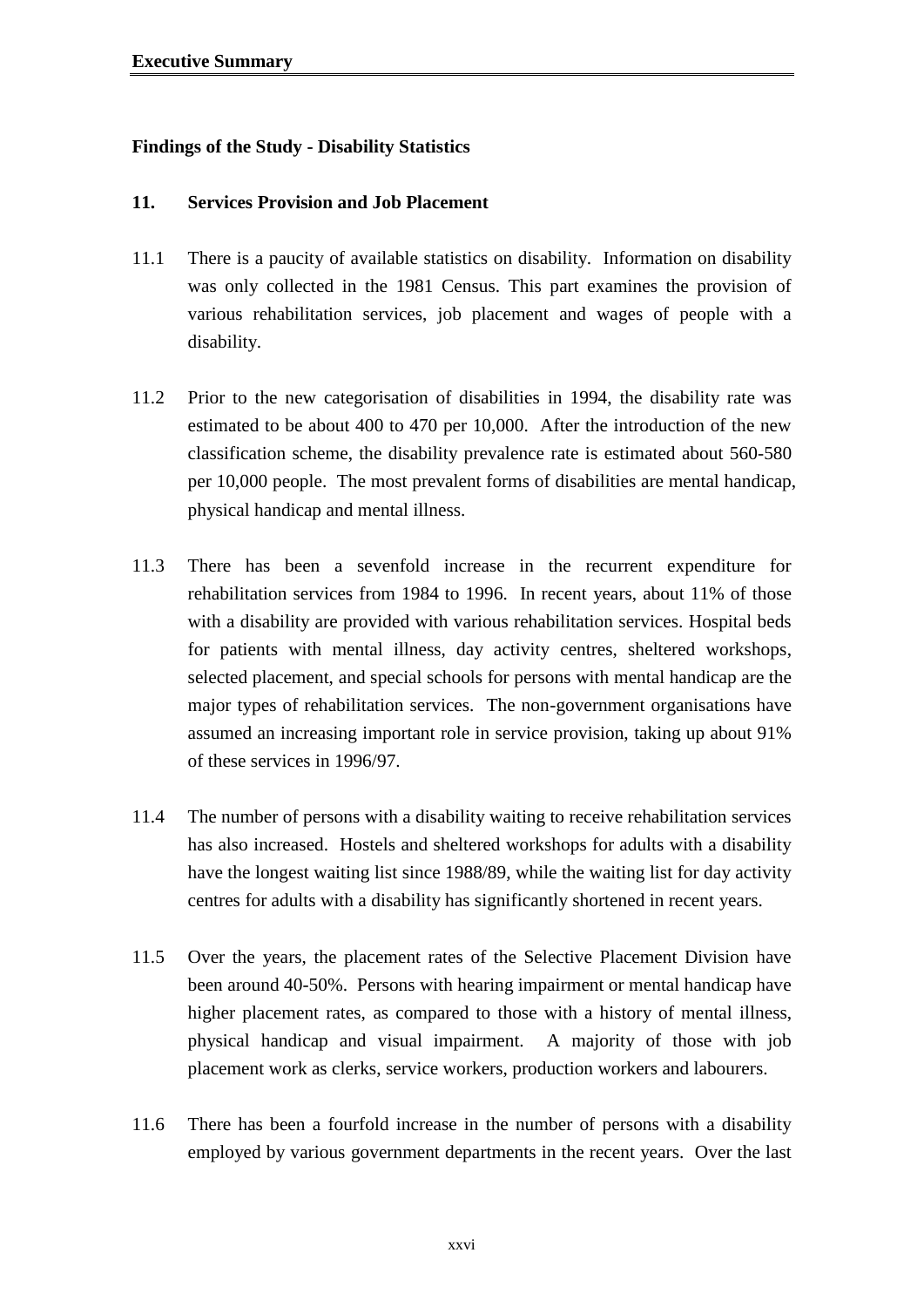few years, there is a net gain in retaining persons with a disability within the Civil Service.

- 11.7 There have been slow increases in the median wages of employed persons with a disability in this decade. The estimated disability earnings index, calculated as the median wages of persons with a disability to the general public, suggests that persons with a disability consistently earned less than the general population. In the last 7 years, their median monthly wages are only 47-58% of the general public.
- 11.8 The wages of persons with a disability have remained quite similar across different occupations. The disability earnings indexes are the lowest in administrative, managerial, professional and technical work over the years, indicating that these people earn only 21-37% of the general public with similar jobs. Furthermore, the disability earnings indexes show a decreasing trend in clerical and service jobs, suggesting that these people are making less and less than the general public in these occupations.

# **12. Disability Equality Index**

- 12.1 This part presents results of the analyses of the 1981 Census data on the literacy rate, educational attainment, labour participation, income, marital status and household information of persons with a disability. Disability Equality Indexes are computed for these domains to reflect the relative position of persons with a disability to persons without a disability.
- 12.2 The overall literacy rate for adults aged 15 or above with a disability was 59%, which is substantially lower than the rate of 84% of adults with no disability. The disability literacy equality index was .70, with inequality biased against those with a disability, which was more serious than inequality against women in this area. When compared to persons with a disability in all age groups, those aged 12-23 had the highest literacy rate of about 76%. When compared to different types of disability, those with mental illness had the highest adult literacy rate of 71%, followed by persons with physical disability and deafness (60%).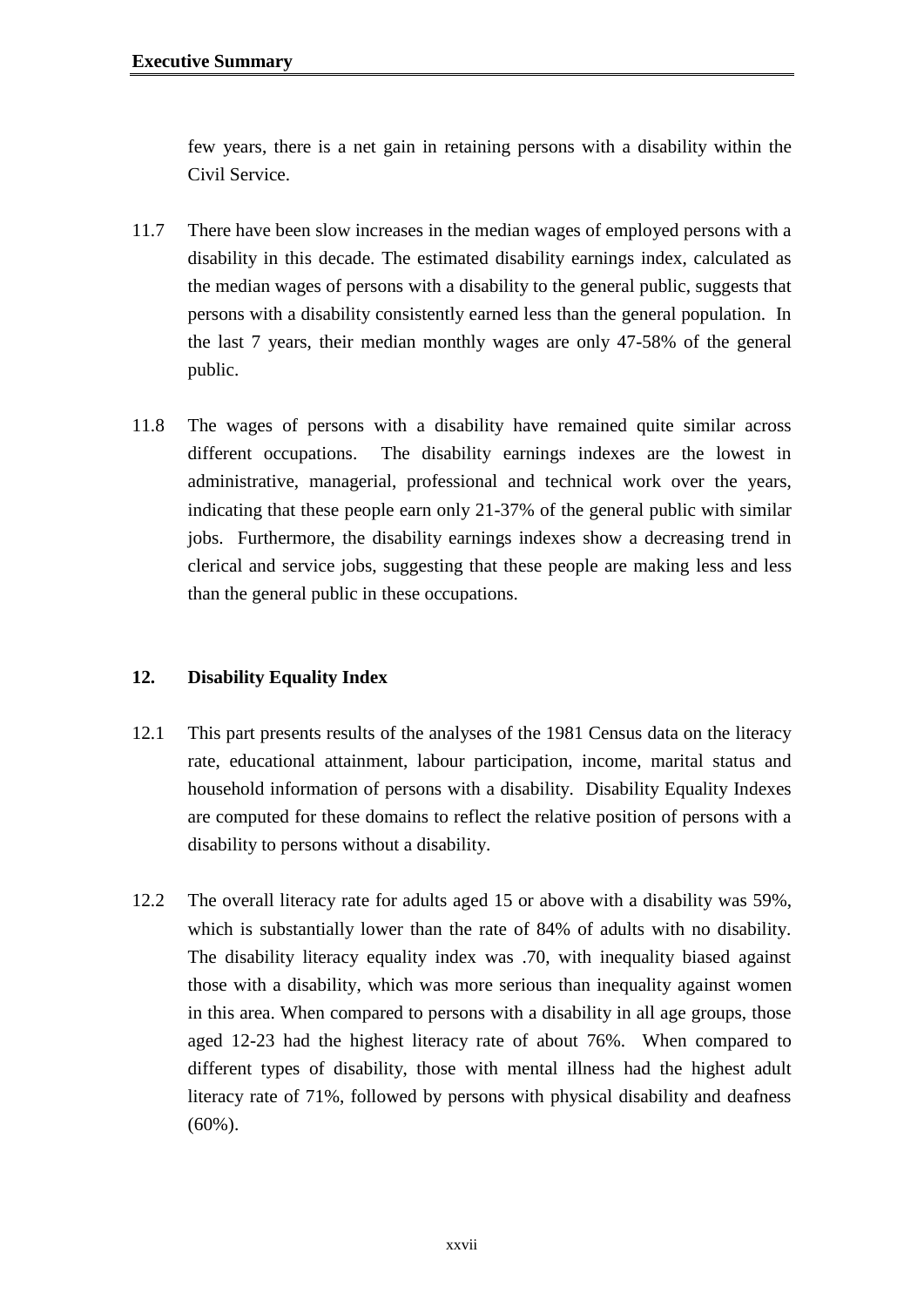- 12.3 While about 4% of those young adults aged 18-23 without a disability enrolled in full-time tertiary education, only 1% of those with a disability were able to do. The tertiary education achievement index was .27, with inequality against those with a disability. Persons with blindness (5%) even had higher full-time tertiary education enrolment than those without any disability. None of those with deafness, mental illness and mental retardation were able to enrol full-time in tertiary education.
- 12.4 The educational attainment index is computed as the weighted average of adult literacy rate and full-time enrolment beyond kindergarten for people aged 6-23. The educational attainment index was .52 for people with a disability, which is substantially lower than .75 for those without a disability and .66 for women. Among the various disability groups, those with deafness had the highest index value of .58, while those with blindness had the lowest index value of .41.
- 12.5 The labour force participation rate of persons with a disability was 33%, which is substantially lower than 67% for those without a disability. Among the disability groups, the rates were highest for persons with deafness (38%) or mental retardation (37%), but lowest for those with blindness (22%).
- 12.6 Among those in the labour force, 65% of the persons with a disability were employed, which were substantially lower than 96% for those without a disability. Persons with mental illness had the lowest employment rate of 41%, while persons with deafness had the highest rate of 88%. Persons with a disability were more likely than those without a disability to be troubled by temporary illness in seeking employment, and the former also had a more pessimistic view of employment availability. Persons with a disability tended to work in jobs related to production and service industries.
- 12.7 In general, the median income of persons with a disability was only about 67% of the income earned by those without a disability in 1981. When the former was employed as managers or in the mining industry, their median income was on par with the latter group; but when the former held professional or associate professional jobs, etc. or in agricultural, construction, wholesale and services industries, they only earned about 60% to 70% of the latter group. Among the disability groups, those with physical disability had the best income ratio of 80%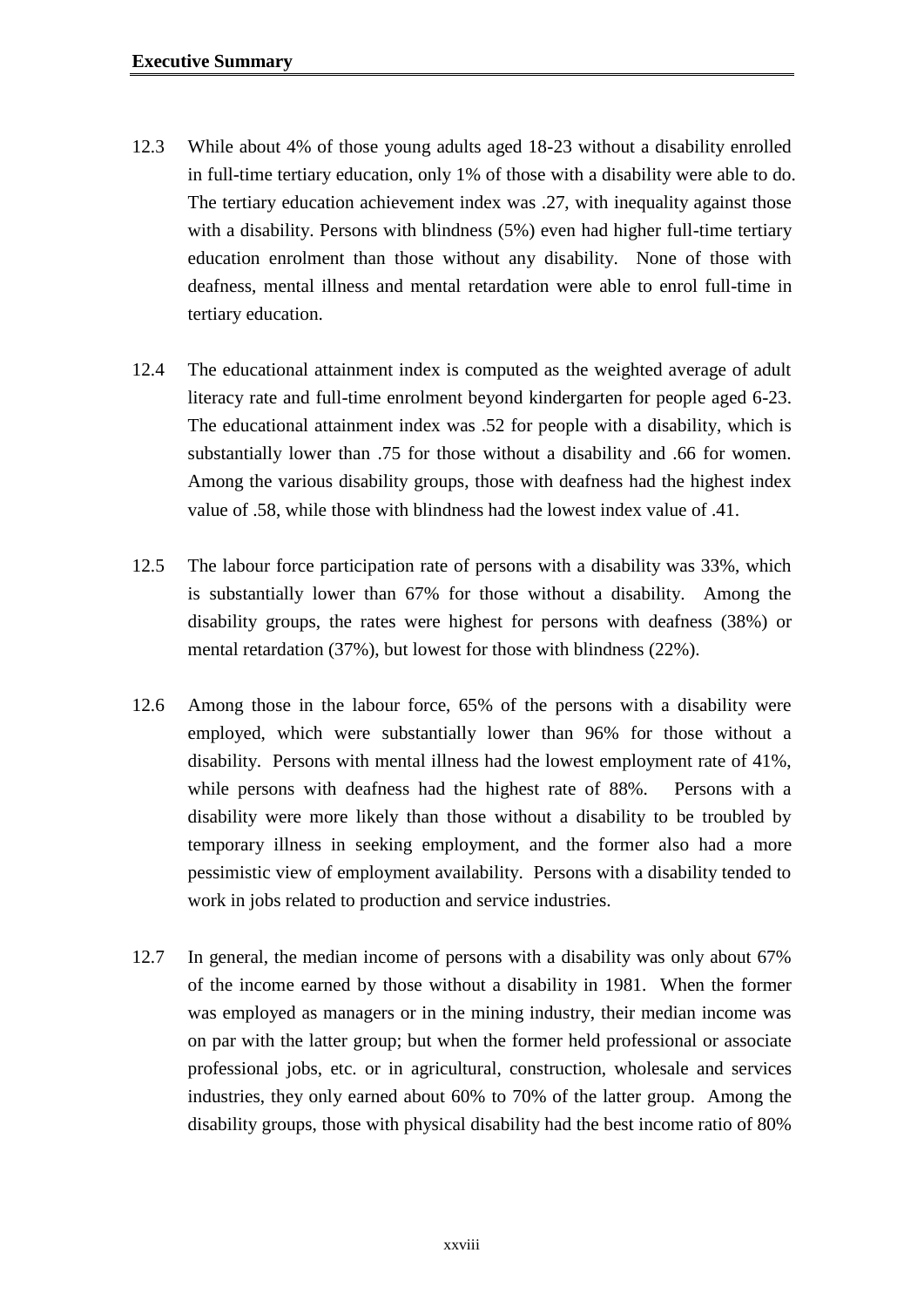in relation to those without a disability, and those with mental retardation had the lowest income ratio of 42%.

- 12.8 When compared to those without a disability, persons with a disability had a slightly higher rate of being single (32% vs. 38%), a substantially lower marriage rate (60% vs. 41%) and a substantially higher rate of being widowed (7% vs. 19%). However, the proportion of those with a disability having children (64%) was similar to persons without a disability (66%). Those with mental disability (i.e., mental illness and mental retardation) were more likely than those with physical disability (i.e., blindness, deaf and physical disability) to remain single.
- 12.9 There were evidences of economic inequality against households having members with a disability. The median domestic household income for households having members with a disability was slightly lower than that of households having no member with a disability. The median household size for the former was 5, which was larger than the latter, suggesting available expenditure per person for the former was smaller than the latter. About 26.5% of those households having members with a disability would be classified as living below the poverty line, whereas only 18% of those households having no member with a disability would be described as living below the poverty.

# **13. Gender and Disability**

- 13.1 This part shows how literacy rate, educational attainment, labour force participation and income differed between men and women with a disability. All analyses were computed according to the sex by disability cross-tabulation tables which are based on the full data-set of the 1981 Census.
- 13.2 The overall literacy rate for women with a disability (41.3%) was substantially lower than women without a disability (74.8%) and men with a disability (74.4%), who also had a lower literacy rate than men without a disability (92.6%). The gender literacy equality indexes for persons with and without a disability were respectively .56 and .81, indicating persons with a disability experiencing more severe gender inequality against women in the literacy rate.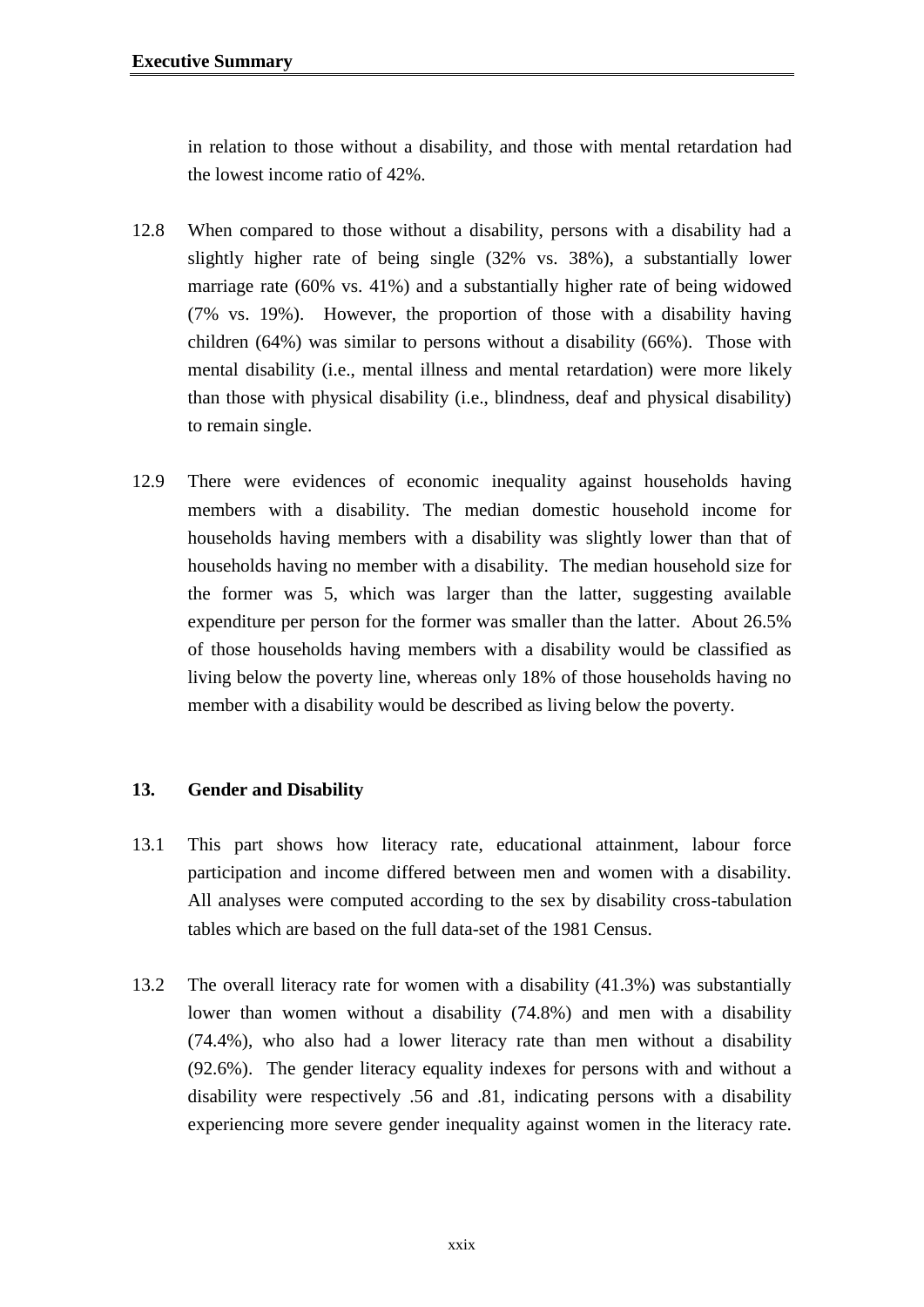Gender inequality against women was most severe for those with blindness (.41) and least severe for women with mental retardation (.81).

- 13.3 Regarding full-time enrolment beyond kindergarten for persons aged 6 to 23 and had a disability, the overall disability equality indexes were .63 for men and .67 for women, suggesting that both men and women with a disability experienced a similar amount of inequality against them as compared to those without a disability. The overall gender equality indexes for persons with and without a disability were respectively 1.00 and 1.06, indicating disability status did not affect gender equality in full-time enrolment beyond kindergarten.
- 13.4 Persons with a disability had a very low rate for full-time enrolment in tertiary education, being .9% for men and 1.11% for women. The overall disability tertiary enrolment indexes were .22 for men and .36 for women with a disability, suggesting that both men and women with a disability experienced serious disability inequality in full-time tertiary enrolment. However, the gender inequality index for persons with a disability (1.16) was higher than those without a disability (.71), which showed that gender inequality was more serious among persons without a disability than those with a disability in tertiary education enrolment.
- 13.5 An educational attainment index is the weighted average of adult literacy rate for people aged 15 or above (2/3 weight) and full-time enrolment ratio for people aged 6 and 23 (1/3 weight). The educational attainment indexes were respectively .40 and .62 for women and men with a disability, as compared to .69 and .81 for women and men without a disability. In other words, being a woman and with a disability faces a double jeopardy in educational attainment, particularly in the area of adult literacy rate.
- 13.6 The labour force participation rates for persons with a disability were 42.9% for men and 22.1% for women, which were also substantially lower than men (82.9%) and women without a disability (49.8%). Among the different disability groups, men with deafness (51.6%) and women with mental retardation (29.6%) had the highest labour force participation rates.
- 13.7 The employment rates were similar for men and women with a disability (67.3% and 61.2%, respectively). Regardless of gender, the rates were highest among